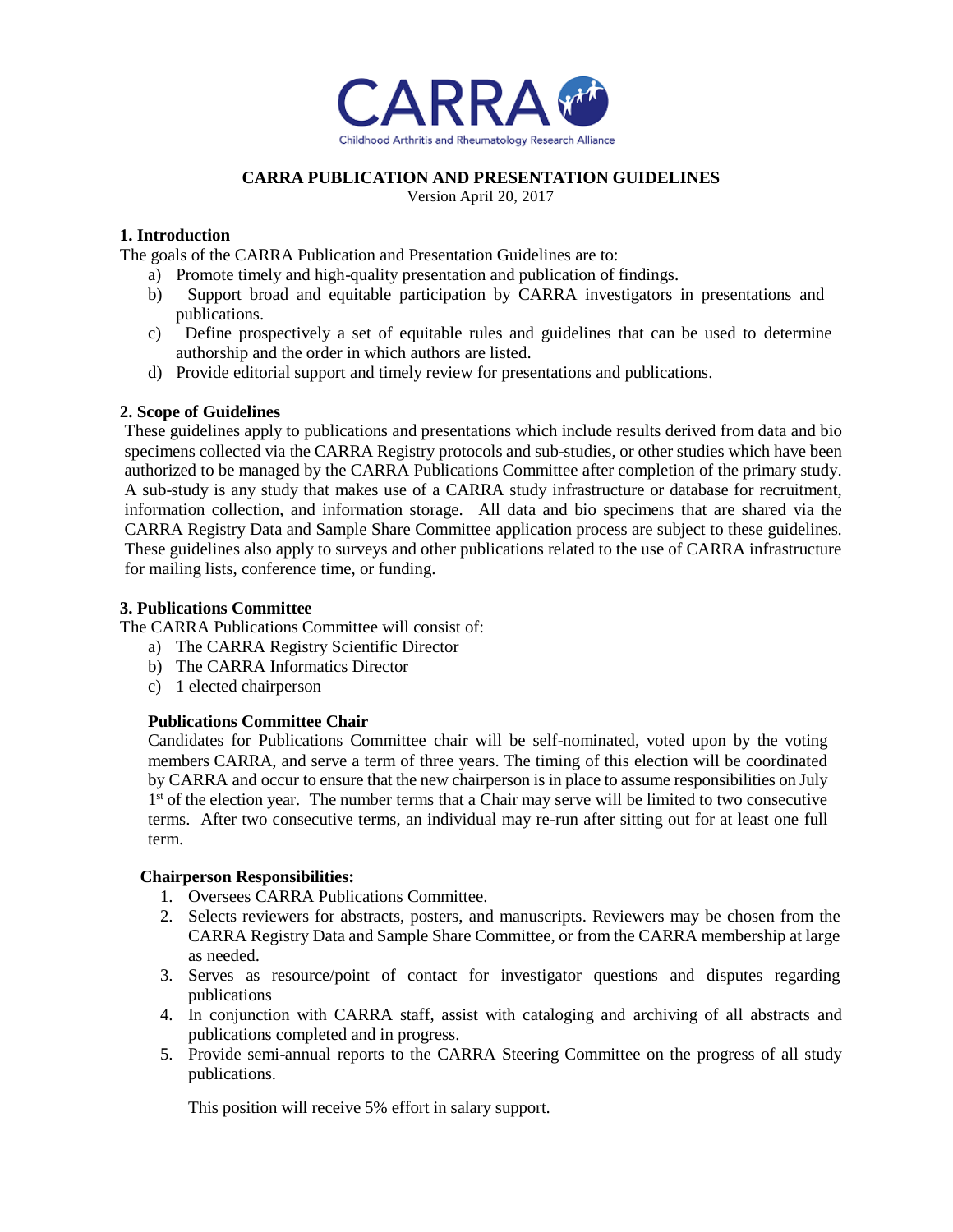

# **CARRA Publications Committee Responsibilities:**

- Review publications/presentations for correct attributions
- Review publications/presentations for adherence to the original research proposal accepted by the CARRA Registry Data Sample Share committee before the manuscript is submitted for publication.
- Review the policy (at minimum) on annual basis and amend as necessary
- Adhere to CARRA Publications Policy Review Timelines:

| Type of Publication        | Time Needed for Review by Publications |
|----------------------------|----------------------------------------|
|                            | Committee                              |
| Abstracts                  | 7 days                                 |
| Papers/Manuscripts         | 3 weeks                                |
| Posters                    | 7 days                                 |
| Slides                     | 7 days                                 |
| <b>Meeting Proceedings</b> | 7 days                                 |
| <b>Press Releases</b>      | 7 days                                 |

### **4. Types of Publications**

Publication and Presentation types under consideration by the CARRA Publications Committee include:

- 1. All manuscripts, publications, proceedings, abstracts, or presentations that represent reports of the main results, findings, etc., of the CARRA Registry, based on analysis of study-wide data.
- 2. Secondary publications or presentations that address issues more peripheral to the main CARRA Registry study outcome but that are based on data collected as part of the main study. This would include ancillary studies that involve all study sites.
- 3. Methodology/Validation Papers describing statistical procedures and other methodological issues associated with the design, execution and analysis of these studies.
- 4. Press Releases concerning CARRA Registry activities or studies.
- 5. Reviews that contain unpublished CARRA Registry data presented at national and international meetings
- 6. Publications and presentations that include results derived from data and bio specimens collected via the CARRA Registry protocols and sub-studies. A sub-study is any study that makes use of the CARRA Registry infrastructure or database for recruitment, information collection, and information storage.
- 7. Any manuscript, publication, proceeding, abstract, or presentation resulting from a secondary analysis of data or biospecimens from a study that has been authorized to be managed by the CARRA Registry Data and Sample Share Committee and CARRA Publications Committee after completion of the primary study.
- 8. Any manuscript, publication, proceeding, abstract, or presentation resulting from a project supported or advanced by contributions from CARRA infrastructure or the CARRA membership, this includes surveys of the CARRA membership.

### **5. Authorship Priorities**

Authors should participate in the writing of the paper according to guidelines of the International Committee of Medical Journal Editors (N Engl J Med 1991; 324:424-8). Those who participated in conception and design, analysis and interpretation of data, drafting of the manuscript, critical revision of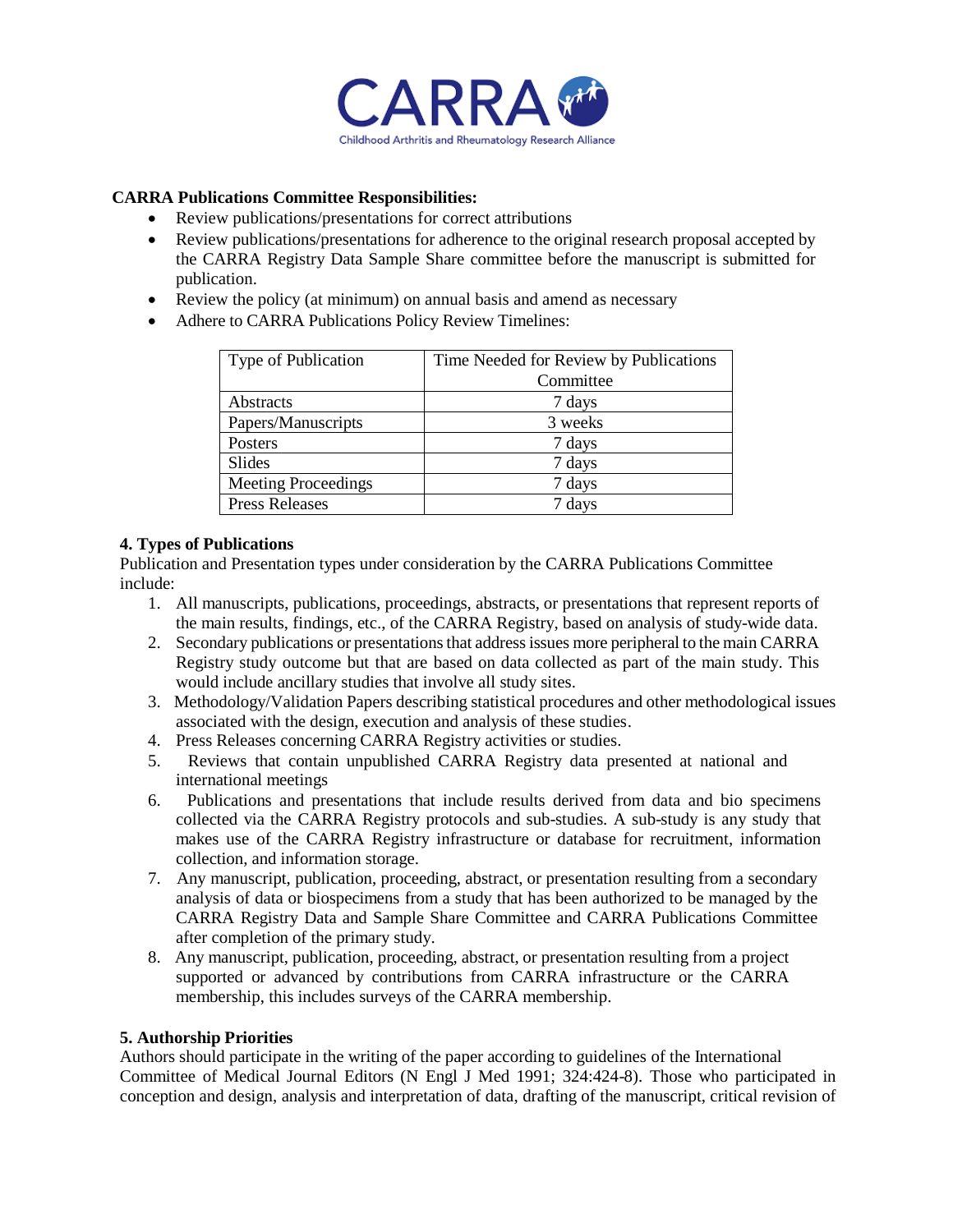

the manuscript relating to important intellectual content, and final approval of the manuscript should be included as authors. Statistical, epidemiological, genetic, or other expertise that relates directly to the conduct of the study are additional criteria for authorship. Honorary authorship will not be considered. For each publication or presentation, the writing will be accomplished by a Writing Group, a member of whom will be designated the Responsible author. The Writing Group will be determined from the investigators that have applied to use the data or samples from the CARRA Registry Data and Sample Share Committee.

Selection of first authors: Unless he/she delegates otherwise, the Responsible author will be the first author.

For CARRA studies which are authorized to be managed by the CARRA Publications Committee after completion of the primary study, masthead authorship (i.e. for the APPLE investigators), grant acknowledgements and investigator acknowledgements will be dictated by the publication rules of the original study.

For non-CARRA Registry studies supported or advanced by contributions from CARRA infrastructure or the CARRA membership, the selected list of masthead authors will end in "for the CARRA Investigators", or in "for the CARRA Subcommittee," if the study was carried out on behalf of CARRA or a specific subcommittee. In the event that a study is considered sufficiently independent of CARRA support by the Publications Committee, then this requirement for masthead acknowledgement may be waived on a case by case basis.

(Note: for non-CARRA-Registry studies, the publication should include an acknowledgment of CARRA, Inc. and its underlying support from the Arthritis Foundation. Additional funding sources should be acknowledged as deemed necessary by the CARRA Publications Committee – see section 7. "Acknowledgements".)

For CARRA Registry papers, the list of authors should be limited to those investigators that developed the specific study or substudy question and analysis. The primary investigators of the CARRA Registry will not automatically be included in the list of authors unless they are involved in the specific manuscript being produced. Because many individuals from each study center are participating in the collection of data for the CARRA Registry, including all personnel is impractical and contrary to journal guidelines and limitations. The selected list of masthead authors will end in "for the CARRA Registry Investigators." All CARRA Registry study sites including site investigators and coordinators should be listed in an appendix or footnote that identifies study centers and study site personnel to be acknowledged. All CARRA Registry funding must be acknowledged as well. In case of limited authorship, the following order of authorship will apply until the journal's limit is reached:

### **5.1 The Writing Group:**

Investigators felt by the Writing Group to have made special contributions to the concept, design, or analysis of the study (often these will already be included in the Writing Group). Investigators felt by the Writing Group to have contributed special effort to the execution of the study (often these will already be included in the Writing Group).

### **5.2 Order of Authorship:**

For all manuscripts, factors to be included in decisions about order of authorship are contribution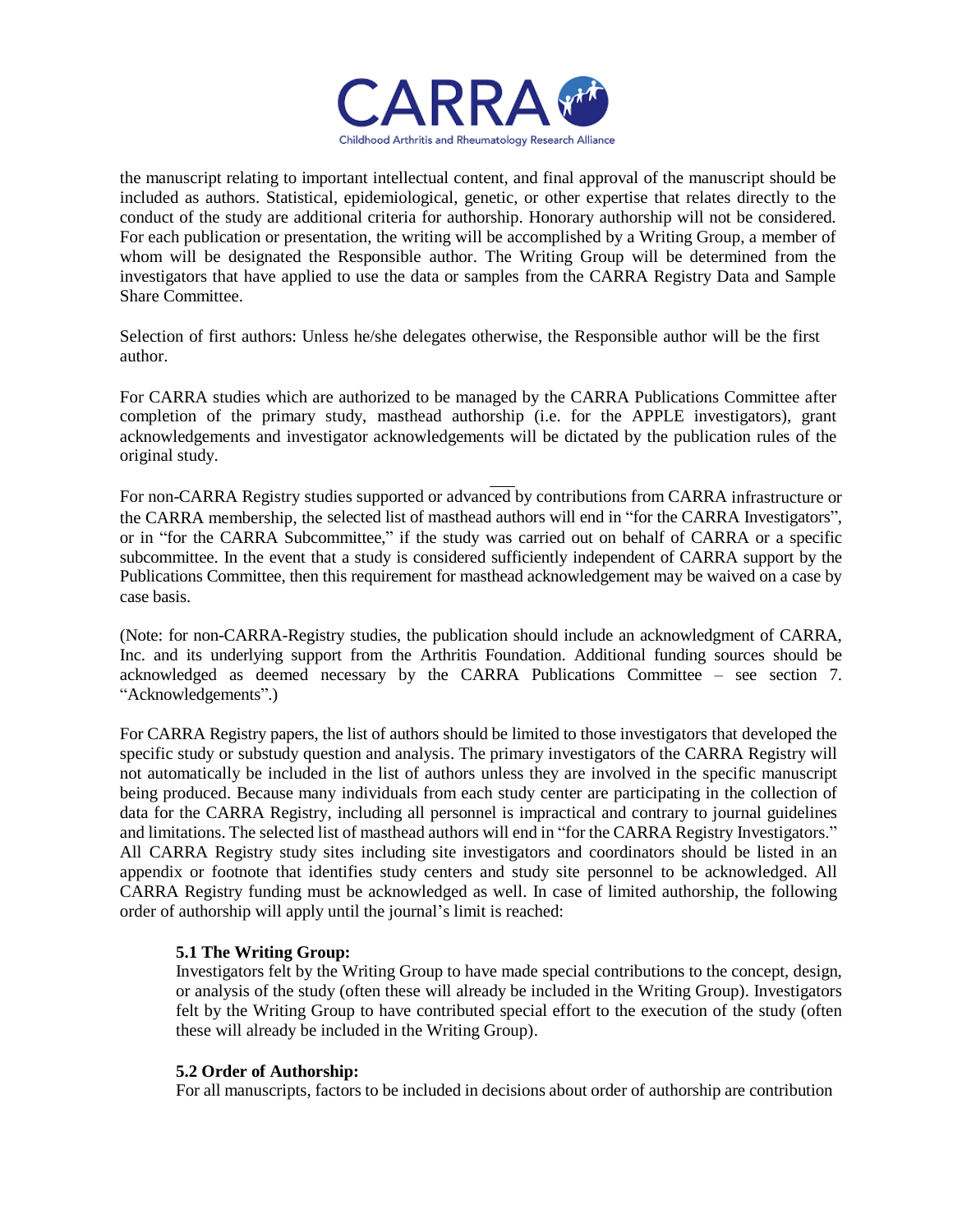

to concept, design, and analysis; role in drafting of the manuscript and/or revising it critically for important intellectual content; number of study subjects enrolled; completeness/integrity of the data and specimens from the investigator's site; and leadership role.

A plan for authorship should be included in any application for data or samples from the CARRA Data and Sample Share Committee. If the Writing Group does not complete its work on a manuscript or fails to meet timeline milestones previously approved in their data application, the Chairperson of the Publications Committee or Data Share Committee may reassign the roles of first author and/or select new Writing Group members. This exigency will be exercised if no draft is produced within 6 months of the availability of a clean data set for the manuscript.

#### **5.3 Investigators who have left the CARRA Registry:**

Over the multi-year course of the CARRA Registry, one or more Investigators or Co-Investigators are likely to relocate to new institutions, change primary interest, or terminate their roles in the CARRA Registry for a variety of professional or personal reasons.

Because such Investigators will have to be replaced, the new Investigators may assume the masthead or contributor authorship role for the sites at which this occurs. Ordinarily, the role of Investigators contributing to but withdrawing from a project can be acknowledged in an appendix or acknowledgement section. For some studies, for example ancillary studies in which the former Investigator may have played a primary or very strategic role, the CARRA Publications Committee may elect to recognize the important contribution of the former Investigator by including him/her as an author and may appoint him/her to a Writing Group. If there is conflict about authorship in such circumstances, the CARRA Publications Committee would be the entity who would review a petition from the former Investigator to be included as an author. If the former Investigator meets the criteria for authorship, as defined above, the CARRA Publications Committee will have the discretion to direct inclusion of him/her as an author.

### **5.4 Non-CARRA Registry Investigators:**

For some ancillary studies, CARRA Registry investigators may wish to invite outside experts to participate as scientific collaborators. Such addition of investigators should be presented initially in the CARRA Registry Data and Sample Share application. Ranking of applications based on applicant involvement in the CARRA Registry is addressed in the CARRA Registry Data and Sample Share Policy. If the outside investigator meets the criteria for authorship, as defined above, the CARRA Publications Committee or the Writing Group have the discretion to include him/her as an author.

**5.5 Ancillary Study Investigators Who Are Not Members of CARRA:** Ancillary studies may involve collaborators who are not part of CARRA. Such investigator groups will follow the CARRA Registry Data and Sample Share policy and the CARRA Publication and Presentation Guidelines. Within the ancillary study group, however, more specific guidelines may need to be developed. The object of such ancillary-study-group-specific guidelines will be to define the conduct of Writing Groups, determine Order of Authorship within the group, and establish timelines for receipt by the Publications Committee of documents and slide material to meet publication, abstract submission, and presentation deadlines.

### **6. Responsibilities of the Writing Group**

Each Writing Group is responsible for development of the manuscript for final approval by the Publications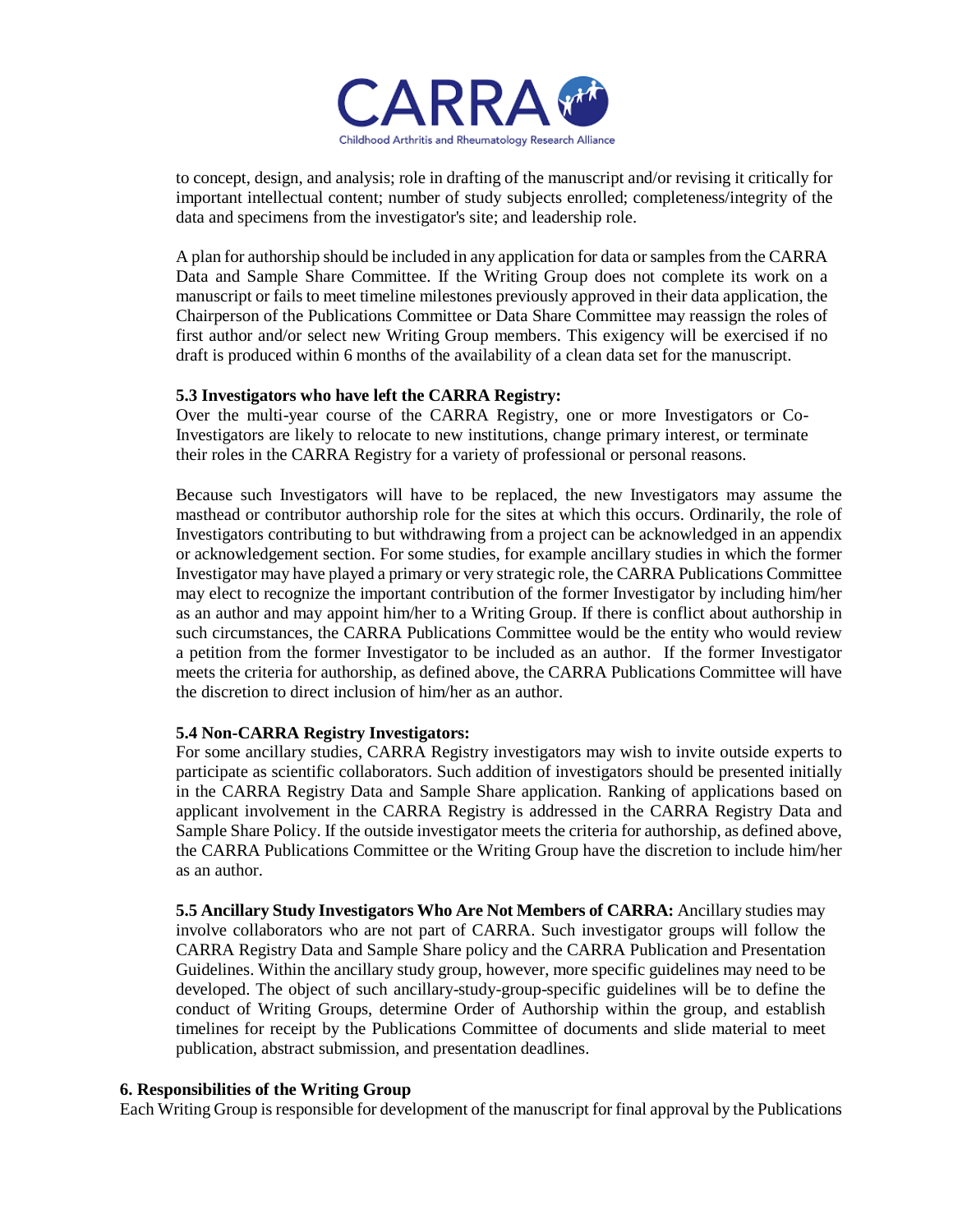

Committee. The Responsible author will be responsible for assigning tasks to other members of the Writing Group and will oversee the completion of these tasks on schedule. Writing Group members should participate actively in the writing and review of the manuscript. If, during the course of work on a manuscript, the analysis is found to be too broad for a single manuscript, the Writing Group should notify the Publications Committee that they plan to narrow the scope of the manuscript, and/or they can resubmit a new written plan to the CARRA Registry Data and Sample Share Committee for other potential manuscripts. An amended analysis plan should be submitted to the CARRA Registry Data and Sample Share Committee if the analysis evolves or deviates substantially from the most recent plan approved by the CARRA Registry Data and Sample Share Committee**.**

Manuscripts should be prepared at the office of the Responsible author. The completed manuscript should be submitted for review to members of the Publications Committee prior to submission to the journal of choice.

### **7. Acknowledgements**

All manuscripts and abstracts utilizing CARRA Registry data shall include "for the CARRA Registry Investigators" in the list of authors. All CARRA Legacy Registry manuscripts should include an acknowledgment of NIAMS, Friends of CARRA, and Arthritis Foundation funding, with specific contract numbers. Additional funding sources should be acknowledged as deemed necessary by the CARRA Publications Committee. The Responsible author is required to send a finalized copy of all publications to the CARRA Publications Committee. All manuscripts should adhere to NIH Open Access policies. [\(http://publicaccess.nih.gov/\)](http://publicaccess.nih.gov/). For abstracts, acknowledgments can be limited to NIAMS funding without fund numbers, which would be too numerous to list. If there is not separate space for grant acknowledgements in the abstract, they must be listed in the poster or oral presentation.

Publications that resulted from research supported by CARRA funding or CARRA infrastructure (including CARRA Registry manuscripts, surveys of the CARRA membership or a subset of the CARRA membership) must include the following statement: "The authors wish to acknowledge CARRA, and the ongoing Arthritis Foundation financial support of CARRA."

### **8. Editorial Functions**

The CARRA Publications Committee will serve as the editorial review committee for all manuscripts resulting from the analysis of CARRA Registry data and bio specimens, as well as all secondary papers resulting from CARRA studies authorized to be managed by the CARRA Publications Committee after completion of the primary study. For each manuscript prepared, two CARRA Publications Committee members who have not written the paper will be designated to provide a timely review (within three weeks) of the manuscript for correct attributions and adherence to the original research proposal accepted by the CARRA Registry Data Share committee before the manuscript is submitted for publication. The CARRA Publications Committee may suggest modifications before final approval. The CARRA Publications Committee will also ensure that proper funding agency and contributor acknowledgements are listed.

Manuscripts, abstracts, or other publications that involve study-drug treatment or that focus on test results obtained with commercial assays should be submitted to the industrial sponsor for comment at the same time as submission to the CARRA Publications Committee. The industrial sponsor will have no authority to prevent or delay publication. If a dispute occurs between the authors and the Publications Committee, resolution of the dispute should be the responsibility of the CARRA Leadership Team.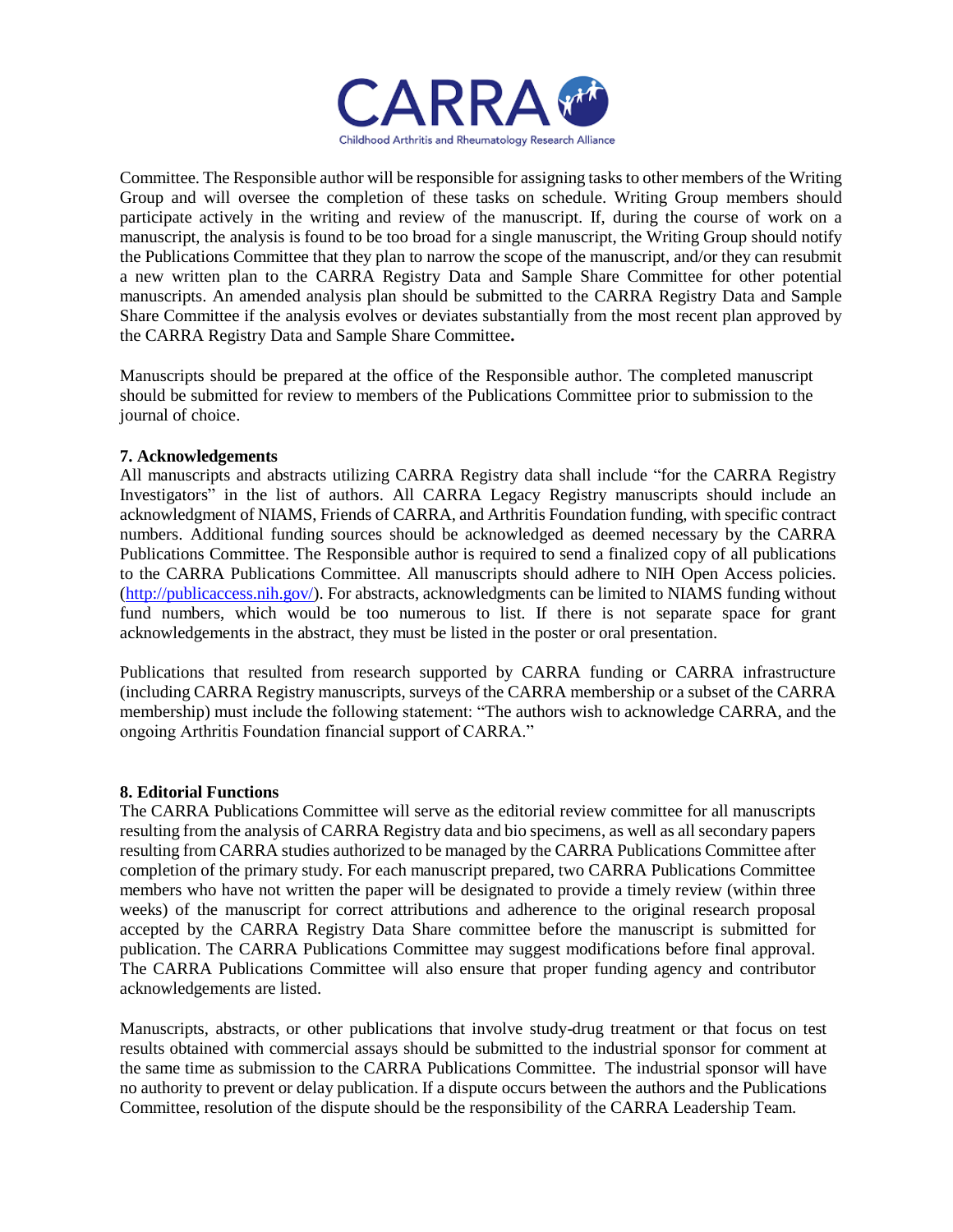

#### **9. Abstracts and Presentations**

Abstracts should be submitted to the CARRA Publications Committee at least 7 days prior to submission to the organization sponsoring the meeting. A member of the Publications Committee will be selected by the Chair of the Publications Committee for expedited review of the abstract. Slide material (including tables and graphs) to be presented for accepted abstracts and posters should be reviewed by the Publications Committee at least 7 days prior to presentation.

Unpublished CARRA study data presented at national and international meetings must be approved in the same way as abstracts. This may entail review of slides, electronic and printed material by the same mechanism as that used to review abstracts. When previously approved slides or electronic files are to be presented at a national or international meeting, the Publications Committee should be notified at least 7 days in advance, the slides or electronic files should contain an acknowledgment of the original source, but formal re-approval will not be required. Requests for permission by meeting organizers, industrial sponsors, or non-CARRA investigators to reproduce slides, to videotape or audiotape presentations, and/or to publish written summaries of these presentations must be submitted to the Publications Committee, which will review the material to ensure that previously unpublished data are protected.

Investigators are encouraged to consult the Publications Committee chairperson when questions arise. If the chairperson cannot address such questions readily, the issue should be considered by the entire Publications Committee (via conference call or written communication).

Suggested abstract funding acknowledgment: "Funded by the National Institute of Arthritis and Musculoskeletal and Skin Diseases (NIAMS for brevity, if needed), Friends of CARRA and the Arthritis Foundation." Other funding mechanisms specific to each manuscript must also be included as needed.

'

### **10. Publications Priorities and Access**

No investigator should jeopardize the publication of CARRA Registry or other CARRA study data in a peer-reviewed journal by releasing or presenting data prematurely. Press releases should be timed to coincide with publication of manuscripts, either in print or electronically on the internet, whichever comes first, and should respect any applicable publication embargoes. No individual site will be permitted to publish site-specific results that compete and interfere with the integrity of study-wide reports of the results of the CARRA Registry or other CARRA study protocols. Press Releases should be approved by the CARRA Publications Committee. All manuscripts and abstracts will be stored electronically on a CARRA secure website, to which all CARRA members have access. Slide material or electronic files prepared for presentations should be made available to other CARRA members in electronic format, to be maintained on a CARRA secure website.